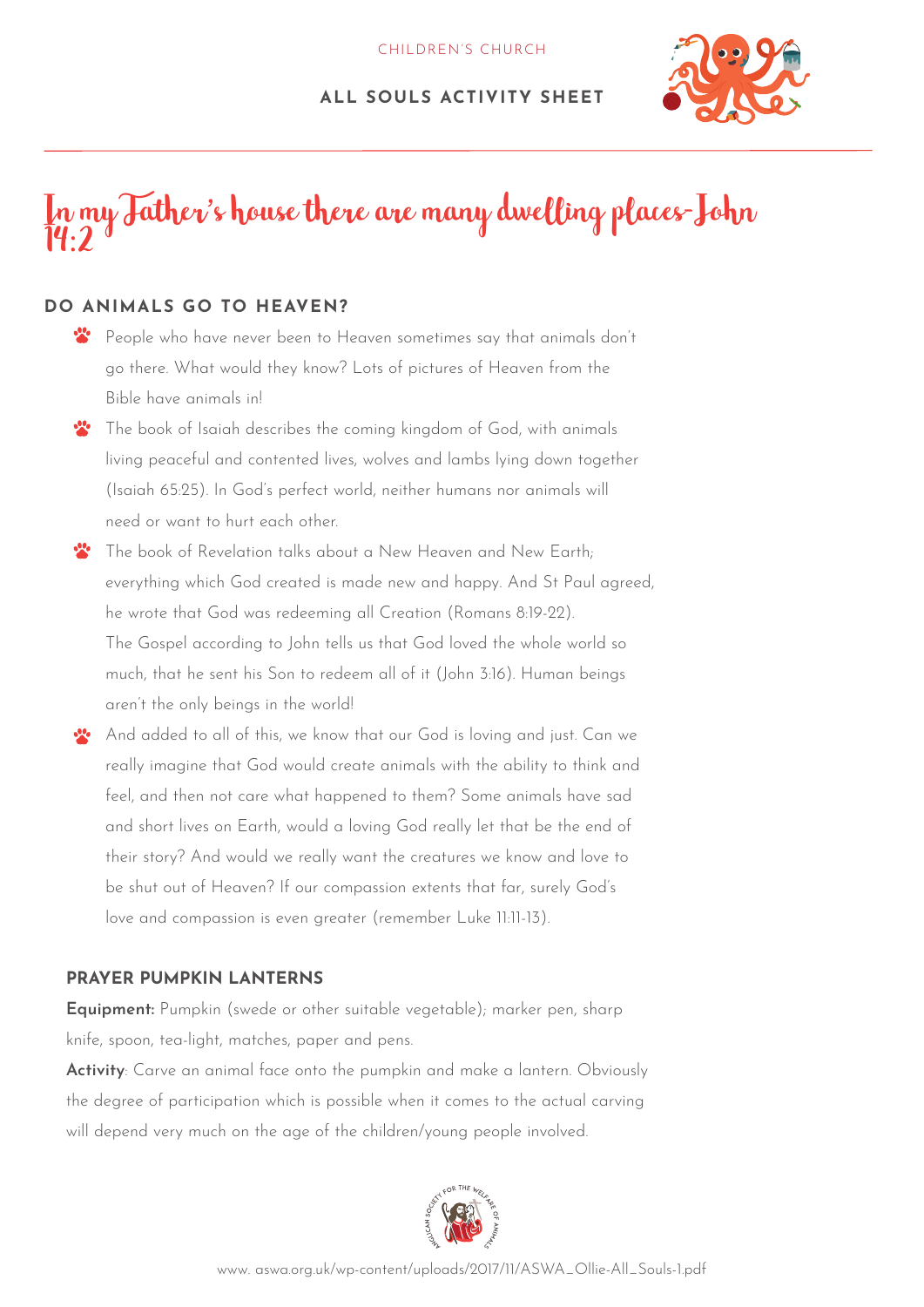#### **ALL SOULS ACTIVITY SHEET**

# In my Father's house there are many dwelling places-John  $\dddot{1}4:2$

However even if using the knife isn't possible, scooping out the pumpkin flesh and seeds may be (although pumpkins can be surprisingly tough!). Drawing a bit of the face on the pumpkin for an adult to carve out is another possibility. In some cases just bringing in a ready-carved lantern will save everyone trauma. **Purpose/Teaching**: When the pumpkin is finished, talk about animals having a place in God's Heavenly Kingdom. Also discuss how sad people feel when an animal which they know and love dies. Encourage participants to write or draw prayers either for animals or people who have lots animals, and place these around the pumpkin. If appropriate, it might even be helpful to lay photographs of lost pets. Adults may well want to join in with all this. Lots of people grieve for the loss of a companion animal, but are afraid to ask for prayer and support for fear (or worse, sadly, experience) of being dismissed casually or laughed at.

#### **PRAYER**

Risen Jesus, you came to open the gates of Heaven to the whole world, human and animal. Help us to remember that your Father's love and power is stronger than death. But saying goodbye for a time is hard, so help us to remember too that it's alright to be sad sometimes. We place into your hands the animals we have loved and lost, thanking you for their lives and the happy times we've had with them. And we pray for everyone who has lost an animal friend, and who is missing their love and company. Amen.

### **HEALTH WARNING AND ENCOURAGEMENT**

N.B. It is normal for very young children to have a hazy idea about death, and some difficulty grasping its permanence in physical, earthly terms. This is a very bad reason to avoid talking about it altogether. It is a reality from which they cannot be protected, and popular culture has plenty to say about it.